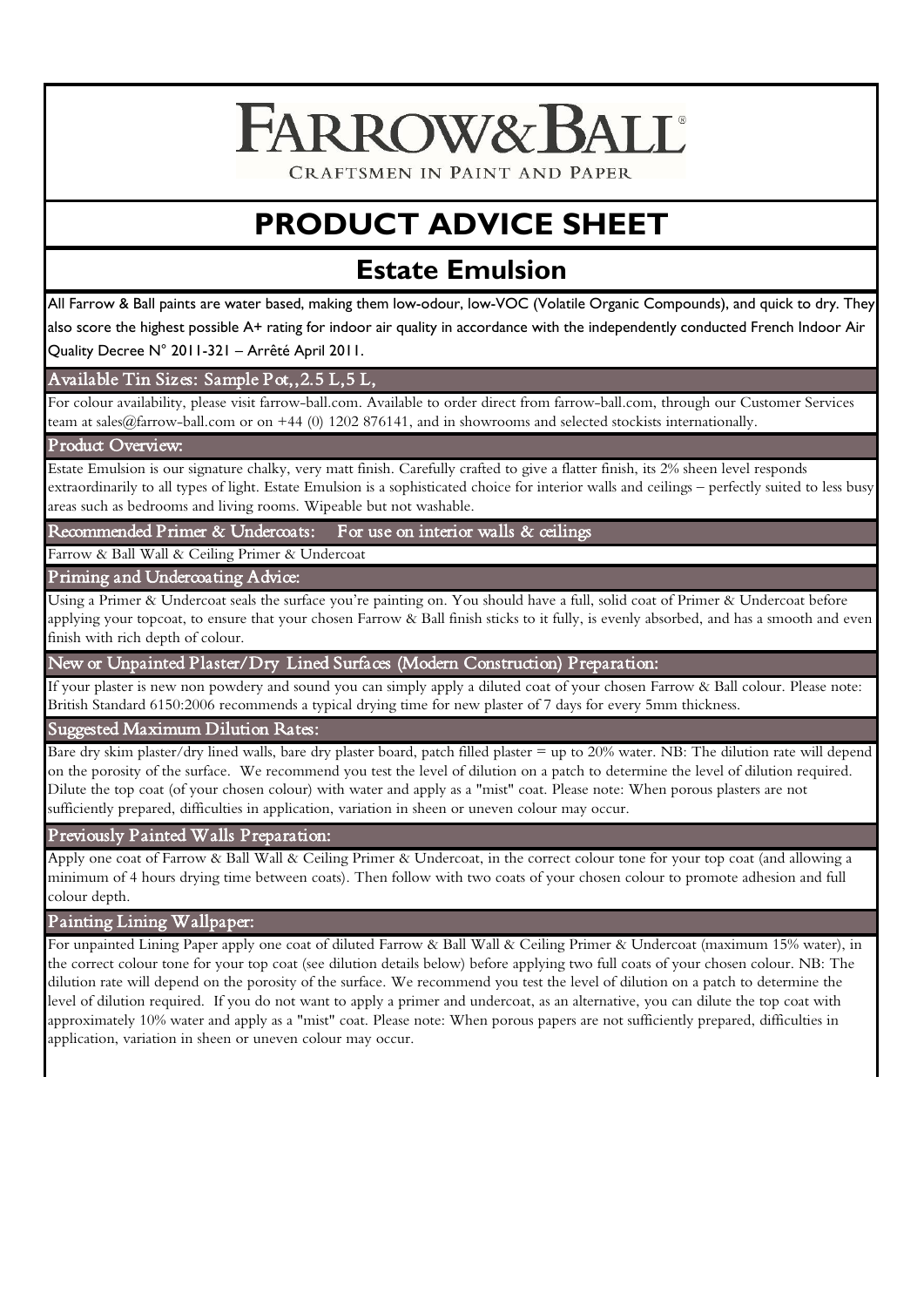#### Using Interior Caulks & Sealants:

Where small gaps and cracks require filling or sealing, best results are achieved with an acrylic based decorators' caulk which is a waterbased, flexible filler. Use the minimum of caulk necessary as a smaller bead will dry quicker and will be less prone to cracking. Follow the manufacturer's application instructions and drying times (typically 2 – 3 hours) before applying your chosen Farrow & Ball finish. Estate Eggshell, Full Gloss and Dead Flat – 2 coats may be applied directly (allowing a minimum of 4 hours drying time between coats). Estate Emulsion and Modern Emulsion – Apply an undiluted coat of Wall & Ceiling Primer & Undercoat in the correct colour tone for your top coat (allowing a minimum of 4 hours drying time between coats) followed by 2 coats of your chosen top coat (once again allowing a minimum of 4 hours drying time between coats).

#### Painting Over Interior Wall Fillers

For best results always use a filler which has the same porosity and density as the surface which is being repaired. Fillers which have a different porosity or density may lead to visible differences in colour or tone. Follow the filler manufacturer's application instructions and drying times then apply a diluted coat  $(20 - 25%)$  of Farrow & Ball Wall & Ceiling Primer & Undercoat in the correct colour tone for your top coat (and allowing a minimum of 4 hours drying time between coats). Then follow with two coats of your chosen colour to promote adhesion and full colour depth. This product may not be compatible with highly alkaline/cement-based fillers. Please note that this product may not be compatible with sand-based filler. Wherever possible, we recommend using an alternative type of filler. However, if no alternative is available, ensure the filler is adequately sanded and free of all dust and contaminants before proceeding with the steps outlined above.

#### Masking:

Masking tapes are available in a range of tack levels. Always use a quality masking tape which is appropriate to the decorating project. Some masking tapes incorporate proprietary paint locking technology which can give a superior result.

#### Cleaning Surfaces Prior to Painting:

Before painting, all surfaces must be clean and dry. For most surfaces we would recommend using a dilute Sugar Soap solution following the manufacturer's instructions. We do not recommend using solvent-based cleaning products as these may widely disperse the residue making water-based product application difficult.

#### How to Apply Paint to Walls by Brush:

Stir thoroughly before use. Ensure all surfaces are sound, clean, dry and free from dirt, grease and other contamination. Please note that flaking or peeling may occur if you paint over weak paint layers - to avoid this sand back any previous weak paint layers before you start painting. Where required apply Farrow & Ball Wall & Ceiling Primer & Undercoat to improve paint adhesion and promote depth of colour. Using a fine-tipped synthetic bristled brush, apply the paint in a vertical direction then spread the paint out evenly in a horizontal direction. On application of the final coat lay off the paint in a single direction to ensure that any brush marks and brush patterning effects (sometimes visible in certain lighting conditions) are minimised.

#### How to Apply Paint to Walls by Roller:

Stir thoroughly before use. Using a medium pile woven polyester roller, apply the paint in diagonal strokes to create either an 'M', 'W' or 'V' shape. Fill in and over the shape you have just painted to spread the paint evenly. Repeat this process, working in small sections. Always work from dry to wet areas, maintaining a wet edge to minimise roller marks. On application of the final coat lay off the paint in a single direction to ensure that any roller patterning effects (sometimes visible in certain lighting conditions) are minimised.

#### Preparation for Spraying:

When spraying Farrow & Ball paints onto any given surface, it is important to remember that the resulting finish will only be as good as the surface you are applying it to. Most surfaces will need to be clean and degreased, prepared by surface filling, sanding and then suitably primed/undercoated. Flatting with finishing papers in between coats as required, to achieve a smooth flat surface before spraying your chosen Farrow & Ball finish. This process may need to be repeated several times to obtain a satisfactory surface, which is suitable for the type of finish that is desired.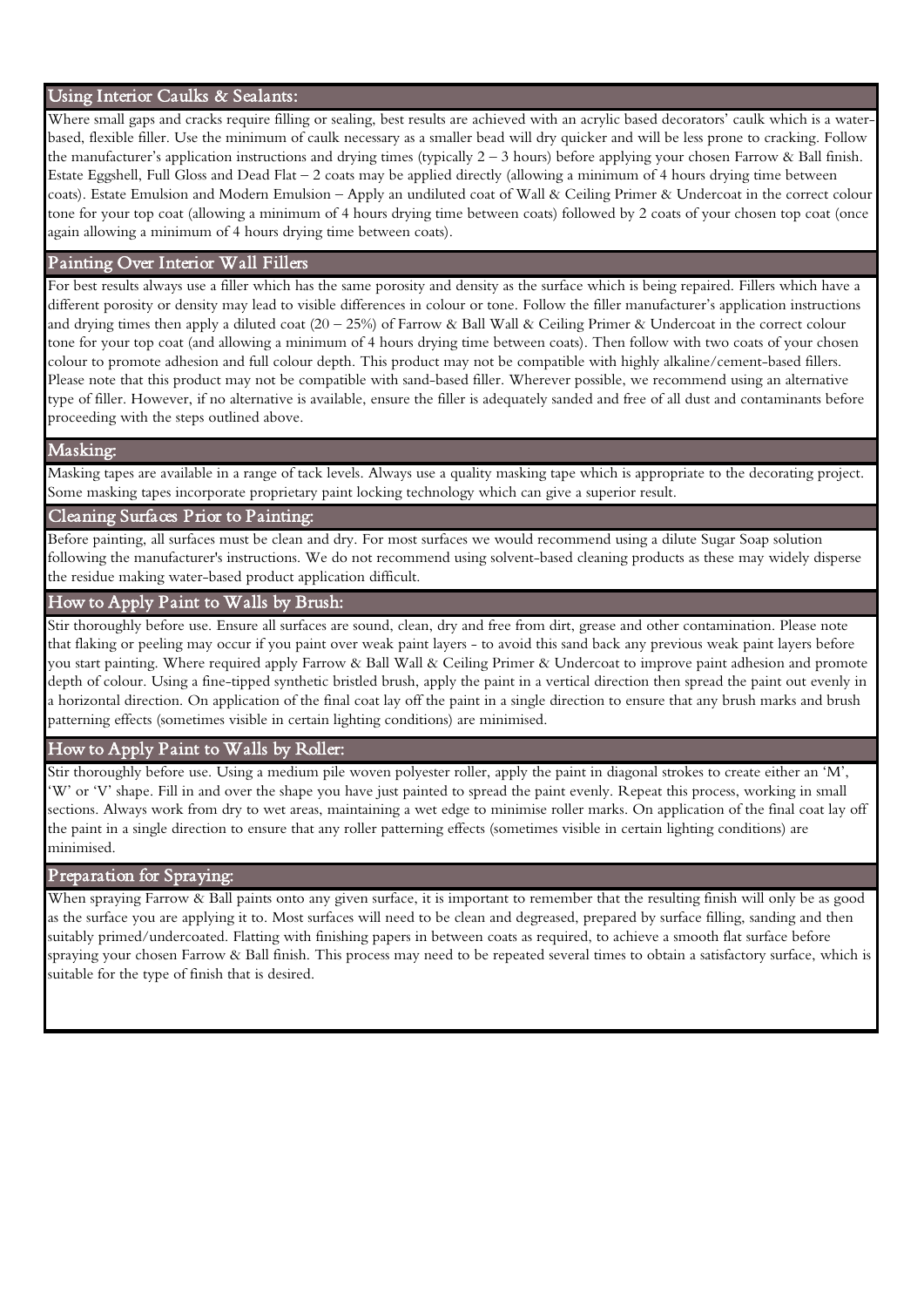#### Spray Settings:

Warning! Hazardous respirable droplets may be formed when sprayed. Do not breathe spray or mist. Airless Spraying – Best results can be achieved with a typical set up of a 517 nozzle tip and a minimum of 131 bar air injection pressure. Note that these are typical settings for most airless spray systems and some adjustment of the air pressure in relation to the nozzle tip will be required depending on the make and model of airless spray apparatus used. HVLP Spraying – Depending on the apparatus used, the paint may need to be diluted with water by up to 30%. Experiment with air control valve, material flow adjustment, fan size and spray pattern settings on a piece of cardboard or an inconspicuous area until a satisfactory finish is achieved. Apply several thin coats, allowing each coat to dry fully before applying the next one.

#### Advice for Repairing Damage and Touching In:

If your paintwork becomes damaged or marked you may need to repaint. To achieve the best results we recommend applying a single coat of paint over the entire wall or walls that have the damage, using the same batch of paint you originally carried the work out with. This best practice will avoid any noticeable variation in colour or finish. If you do chose to touch-in to repair damage, the following recommendations will help you achieve the optimum finish.

1. Always aim to use the same batch of paint. If you use a different batch, although we control colour to tight specifications, you may observe slight colour and sheen variations. If you are unable to use the same batch of paint we recommend that you apply a single coat of a different paint batch to an entire wall as any slight variations will be much less noticeable when observing from wall to wall. 2. Always use the same preparation techniques when you make any repairs as you used when you originally painted the wall. It may not always be possible to achieve a perfectly consistent finish – if for example you have used filler which has a different texture and

absorbency to the rest of the wall, this may cause a slightly patchy finish.

3. Always use the same application tool and method as when you originally painted this wall. Ensure that the edges of the touched in paint are blended in "feathered" to make the transition between old and new paint areas less noticeable.

4. Over time the colour of the paint, whether on the wall or in the tin, may slightly alter. Therefore the newer the paintwork is, the better the finish you will achieve by touching-in.

Please note that when touching in the darker the colour and higher the sheen the more difficult it will be to achieve a uniform finish compared to lighter coloured, lower sheen paints.

#### Picture Framing:

As Estate Emulsion has a very matt finish, care should be taken when painting darker shades of colour. Always keep a wet edge while painting as losing the wet edge during application can lead to a common decorating problem known as "Flashing" (a halo effect where two edges of paint meet).

#### Other Product Applications:

If you wish to use Farrow & Ball products for any applications which are not featured here, please contact Customer Services for advice on +44 (0) 1202 876141 or email customer.services@farrow-ball.com. Please note that calls may be recorded for training purposes.

#### Application Information:

Do not paint in temperatures below 10°C or in excessive heat above 30°C.

Coverage Rate (m2/l per coat): : Up to 14

Drying Time: : Dry in 2 hours.

Typical Recoat Time: : Recoat after 2 hours.

Curing Time: : Please note that some darker paint colours will take up to 14 days to achieve full hardness, strength and durability.

#### Recommended Number of Coats: : 2\*

\*Darker/stronger colours may require additional coats. Please note: The drying and recoat times provided are based on applying paint in normal conditions - drying times may be longer in cooler and/or higher humidity environments. Darker colors may take longer to dry. Optimum coverage and colour will be obtained by using the correct Primer & Undercoat colour tone for your top coat (and allowing a minimum of 4 hours drying time between coats).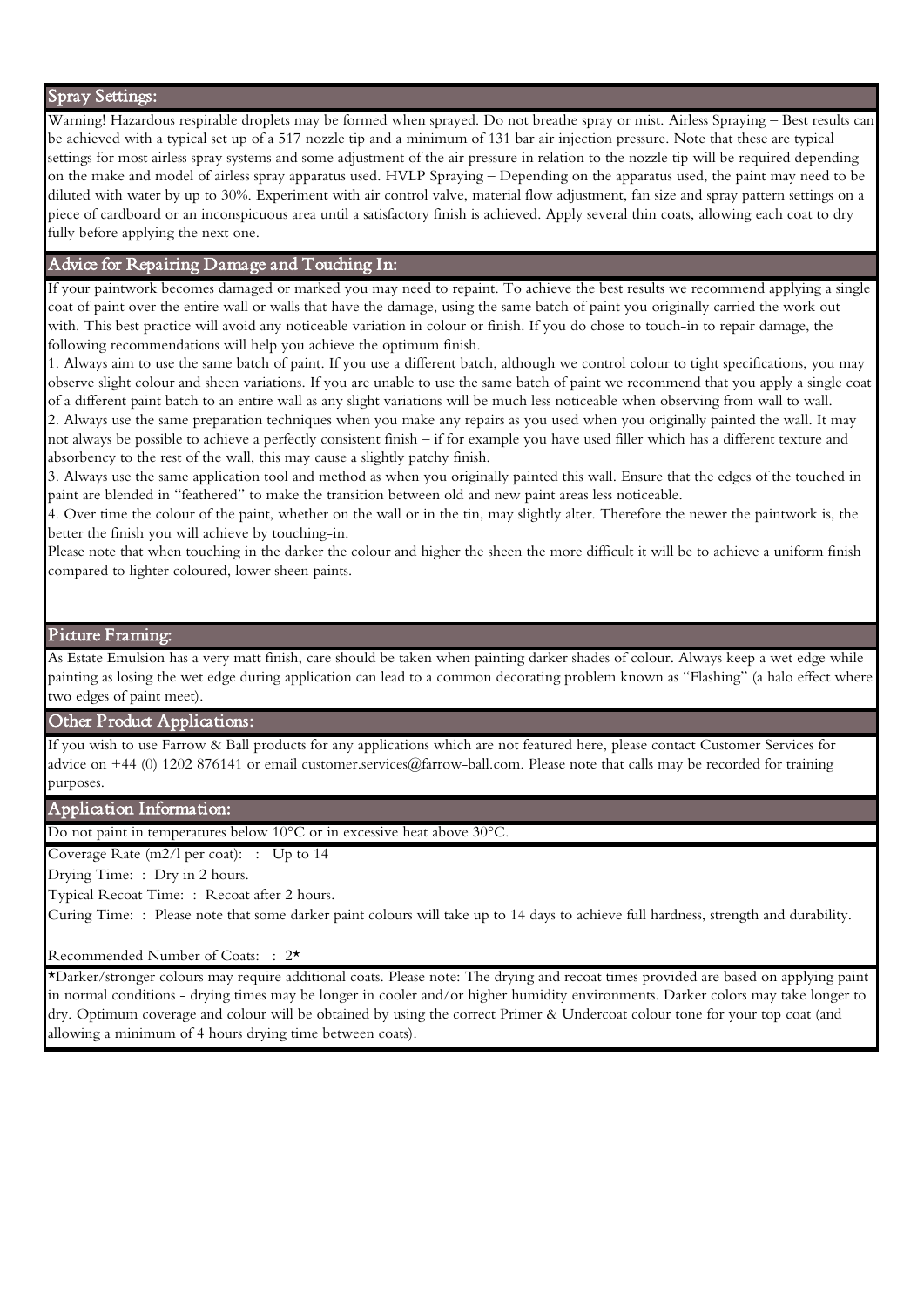#### Sheen Level: : 2%

 Density: : 1.2 - 1.4 g/cc Wet Film Thickness: : 80 - 120 µm Application Humidity: : < 80 % RH Substrate Moisture Content: : Plaster Walls & Ceilings = < 0.5 % Wet Abrasion Class: : 2

#### - Liquid water permeability according to DIN EN 1062 3 (w24 [kg/m2**√**24h]):

 The lower the w24 value, the more waterproof the paint film. Paint water absorption is class rated, from Class I to Class III. Class I in 1.41 (Class I, limit >0.5). This is the volume of water absorbed into a 1m2 area through the paint surface within a 24 hour period. this instance denotes a low waterproof rating.

#### Water vapour transmission rate (Permeability) according to DIN EN ISO 7783 2 (sd [m]):

 metres. The lower the sd value the more breathable the paint film. Paint breathability is class rated, from Class I to Class III. Class I in 0.010 (Class I, limit <0.14). This is the resistance of the paint film to water vapour expressed as the equivalent thickness of air in this instance denotes the highest level of breathability. We are pleased to confirm that Farrow & Ball Estate Emulsion has the highest rating - Class I (High).

#### Colour Accuracy:

Check for colour accuracy prior to use as Farrow & Ball will not be liable for decorating costs caused as a result of an incorrect colour being applied. When more than one tin of the same colour is to be used ensure that batch numbers are identical or intermix before use. Stir thoroughly before use. Please note that different application tools (e.g. brush, roller, spray) may give a slight visual difference in the final colour.

#### Water Contact:

To extend the service life of this finish, standing surface water should not be allowed to pool on horizontal surfaces.

#### Cleaning:

Estate Emulsion is wipeable but not washable. Wipe gently with a soft damp cloth or sponge. Some cleaning solutions may mark the surface. Test on an inconspicuous area before use. Do not use bleach-based cleaning products. Please note that very matt finish of this paint will mean that some colours will become marked or scuffed when washed. For areas of high wear consider using Farrow & Ball Modern Emulsion.

#### Clean Up:

Remove as much product as possible from brushes or rollers. Clean brushes / rollers with warm soapy water.

#### Storage Advice:

This product is water based and should be protected from frost and extreme temperatures. We recommend using within 6 months of purchase and are unable to accept responsibility for the deterioration of contents or packaging after this date. This product contains preservatives to protect from spoilage under normal conditions. To minimise contamination and provide maximum shelf life we recommend that the product is decanted into a clean paint kettle before use and all tools are thoroughly cleaned before and after each use. Repeated opening and use can increase the risk of microbial contamination; therefore we recommend keeping this to a minimum to maximise the shelf life of the product.

#### Environmental & Disposal Advice:

Do not empty into drains or watercourses. Dispose of contents/container to waste disposal site in accordance with local/national regulations. Contact the local Environmental Department for disposal instructions. Metal containers may be recycled.

#### VOC Content Information:

EU limit value for this product (cat. A/[a]): 30g/l (2010). This product contains max 6g/l VOC.

Formulation:

A water based paint made using a vinyl acetate/ethylene copolymer binder.